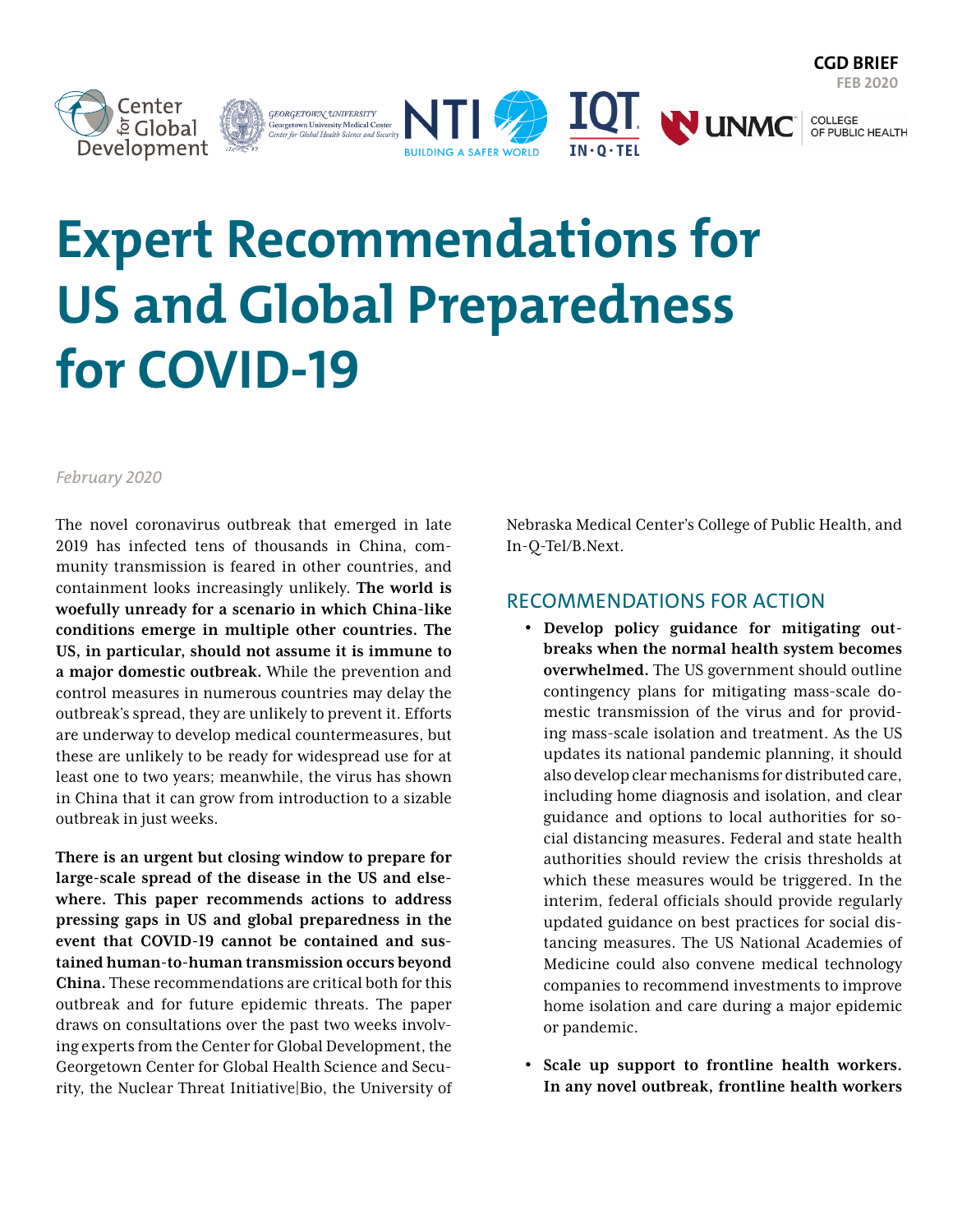**bear the greatest risks.** In China, reports portray shocking levels of infections among health facility staff, as workers struggle to maintain services amid a growing wave of cases. A comparably sized outbreak in the US might play out similarly; the US health system has limited surge capacity and inadequate support for outbreak readiness. In the immediate term, urgent measures must be taken to ready frontline health workers to safely manage a surge in cases. This must include training and guidance on screening, case management, and infection prevention protocols. It must also address crisis care guidance for health facilities on managing limitations on bed availability and critical supplies. Importantly, this guidance and support should focus not only on hospitals, but also on smaller clinics and urgent care centers where people with COVID-19 symptoms may initially present. The government should also act to address the financial burden that a surge in cases would also pose, as health systems would be forced to increase staffing, hours, personnel risk mitigation, and other measures outside normal budgeted services.

## **There is an urgent but closing window to prepare for large-scale spread of the disease in the US and elsewhere.**

• **Pursue additional manufacturing capability and reinforce the existing supply chain for Personal Protective Equipment (PPE) and other critical medical supplies.** The US should urgently review its PPE supply chain—for domestic and international use—to determine availability of basic PPE during a respiratory epidemic of COVID-19. The US should urgently develop and publicly communicate plans for PPE distribution within the US and globally. It should also develop options for addressing PPE shortfalls, including scaling up PPE manufacturing, and parameters for reuse in crisis conditions. At a global level, the World Health Organization (WHO) should lead and publish a review of vulnerabilities in the global supply of PPE and explore urgent new mechanisms for global sharing and distribution of limited PPE stores. These analyses should also include other critical medical supplies and equipment that could face shortfalls in a pandemic scenario.

- **Communicate regularly to the public through trusted experts.** Fear, panic, and mis/disinformation will exacerbate preparedness gaps and cost lives. The US should continue to communicate outbreak information to the American public through scientifically credible communicators. The recent practice of communicating through knowledgeable senior HHS, CDC, and NIH officials has been positive and should be maintained. These officials should regularly update the public on planning for COVID-19 spread in the US and globally.
- **Increase and sustain domestic and global preparedness investments.** US pandemic preparedness planning at a federal level waxes and wanes in the absence of a crisis. With the expiration of the 2015 Ebola funding for hospital preparedness, the US must create a more sustainable financing model for hospital epidemic preparedness, as well as preparedness within broader health systems and among urgent care facilities and walk-in

clinics. Importantly, the approach used on Ebola—designating a small number of highly capable reference facilities—would be insufficient to meet needs of a more widespread domestic outbreak of COVID-19. Guidance and mechanisms for supplying surge capacity in crisis situations also remains a gap. Funding to enhance public health preparedness for major outbreaks is also inadequate, and needs sustained ongoing support. Meanwhile, at state and local levels, the executive branch should support governors and mayors to develop and exercise preparedness plans for COVID-19 and other emerging pandemic risks.

• **Address urgent vulnerabilities in the developing world.** A virus that can strain a health system like China's will pose enormous challenges to health systems in poor and underdeveloped countries. As Ebola outbreaks have demonstrated, infection prevention is weak, and frontline health workers in the developing world are at particular risk. The US should partner with other donors, philanthropies, and the WHO to reinforce pandemic preparedness and infection prevention and control readiness in the developing world, both urgently for the current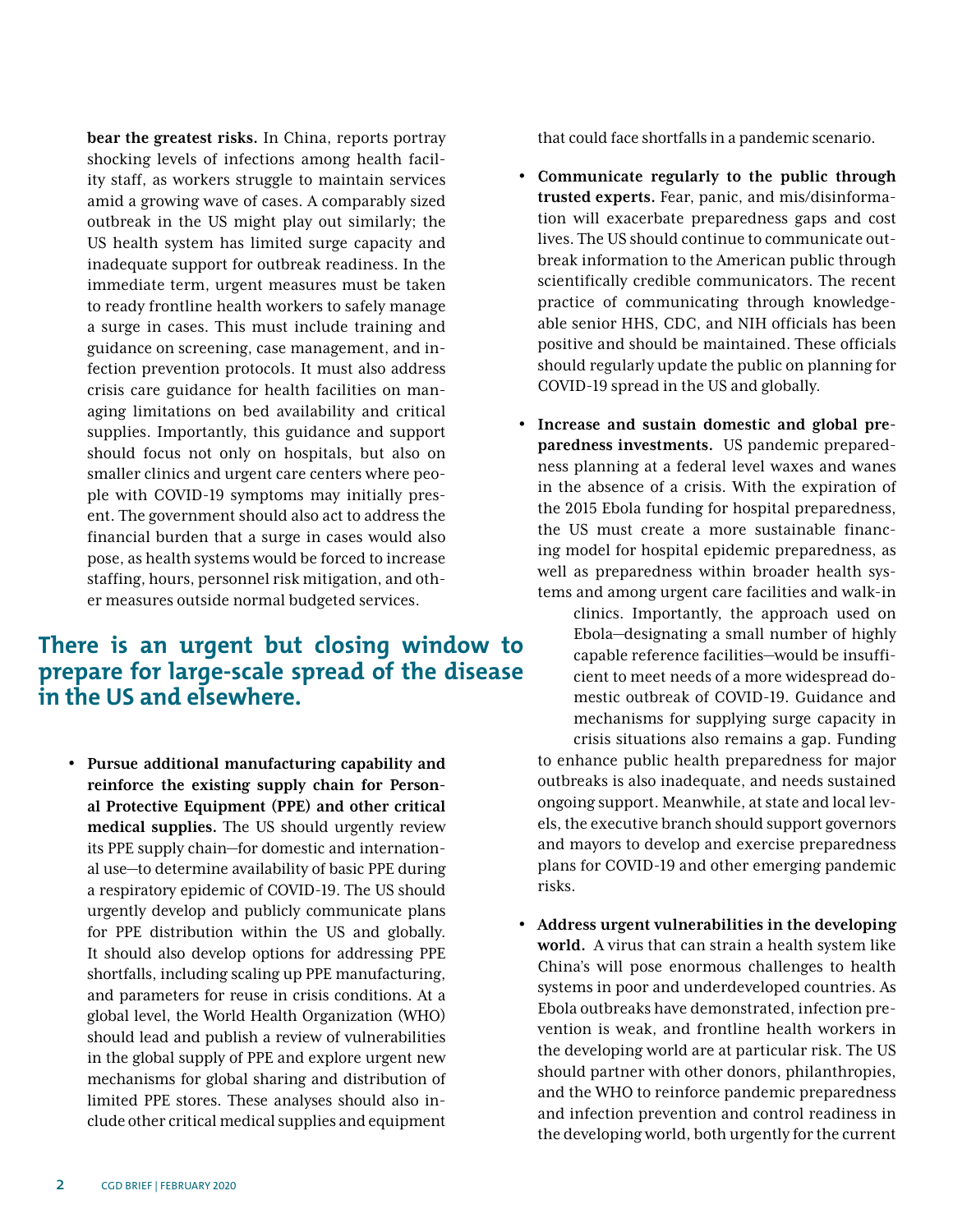outbreak and through longer-term health security investments.

- **Support coordinated international action.** The COVID-19 outbreak is rapidly becoming an international coordination challenge. While the WHO declaration of a Public Health Emergency of International Concern was intended to align international engagement and investments, it has not prevented countries from imposing sweeping travel restrictions despite WHO advice to the contrary. The political and diplomatic challenges around this outbreak will only become more fraught in the weeks ahead. The UN Secretary-General and the WHO Director-General should jointly convene a special UN Security Council meeting to harmonize international action on the outbreak, and consider setting up a standing coordination and leadership platform for high-consequence biological events, such as those with the potential to overwhelm national governments, within the Office of the UN Secretary-General.
- **Support research and innovative technologies.** As with any emerging disease, a tremendous amount of knowledge must be generated to understand the nature of the virus; develop, test, and manufacture medical countermeasures; and determine the evolving epidemiology, best practices for clinical care, and the impact on populations, economies, and security. Likewise, technological innovations hold the potential to support the response to COVID-19 and future major pandemics. Technologies like digital health platforms, rapid point of care diagnostics, and population-level data tools are achievable and could prove important to the response. The US should support collaborative re-

search and innovation, integrating professionals from academia, the private sector, and government to develop and validate knowledge to mitigate the outbreak. This should include pursuit of regulatory, logistic, and broad platform and manufacturing innovation to accelerate bringing solutions into timely use.

- **Amplify diagnostic capacity.** Diagnostic capacity for COVID-19 in the US remains limited, with samples going to centralized CDC and state public health labs and at times taking several days to convey results. These turnaround times burden frontline hospitals that must isolate patients for extended periods while awaiting results. Volumes remain limited even with CDC distribution of its emergency use authorized test kits. Efforts are needed to scale up testing capacity, including through accelerating investments in rapid point-of-care testing.
- **Develop new partnerships to distribute and dispense medical countermeasures for COVID-19 now, before they come online.** Last-mile dispensing of medical countermeasures has not been solved in the US. While there has been progress in major cities, the US should urgently assess its plans, staffing, and partnerships with the private sector for administering and dispensing medical countermeasures for COVID-19 once they come online. These plans should account for a variety of circumstances, including vaccine hesitancy; hardto-reach communities; protection of healthcare workers and others administering, delivering, or dispensing medical countermeasures; and other disruptions that could impede medical countermeasure delivery, dispensing, or administration.